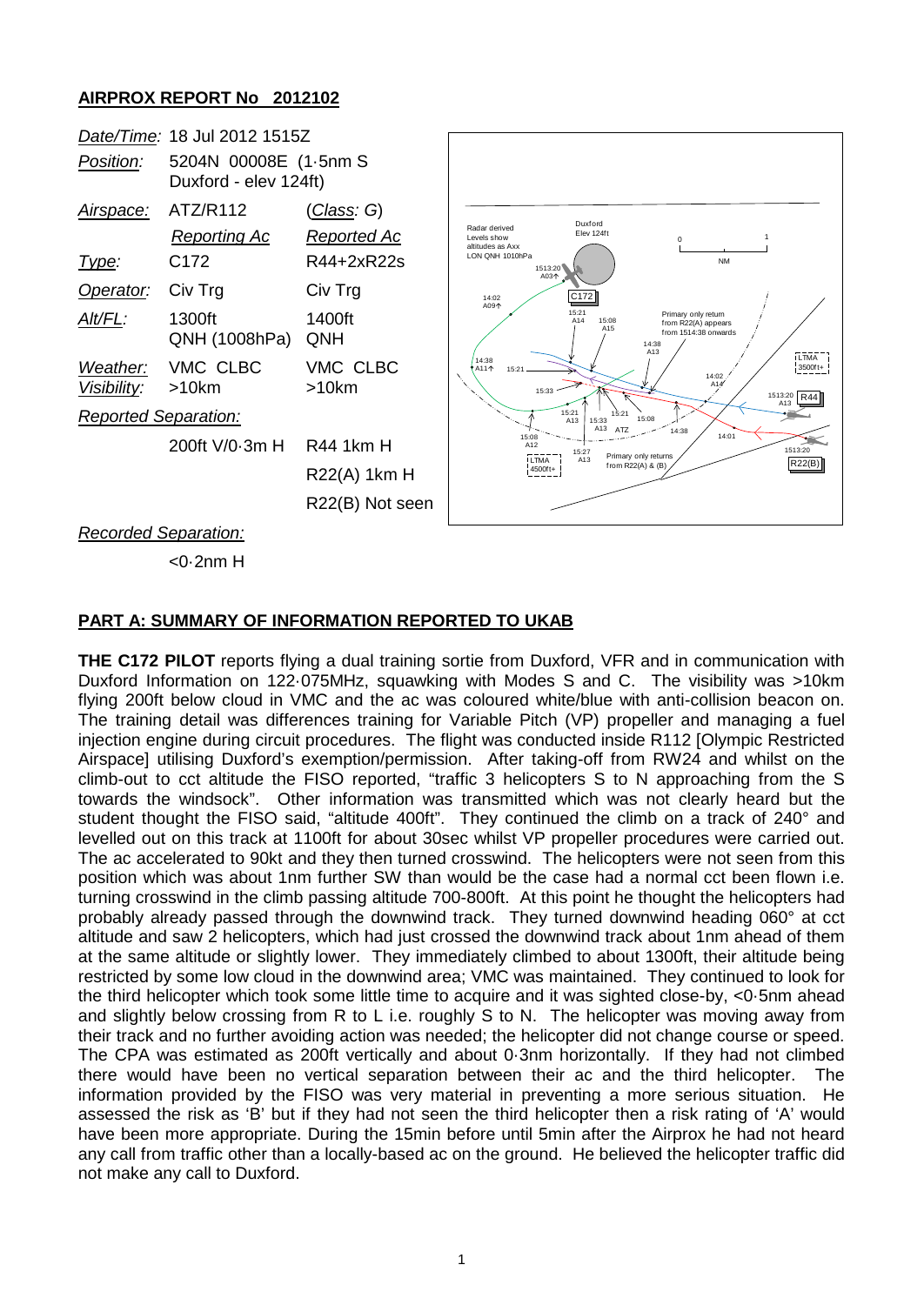**THE R44 LEAD HELICOPTER PILOT** reports flying with a student and leading 2 other helicopters enroute to Leicester, VFR and in receipt of a BS from Atlas Control on 118·275MHz, squawking an assigned code with Modes S and C. The visibility was 10km flying >500ft below cloud in VMC and the ac was coloured black/gold with landing and anti-collision lights switched on. Having cleared Stansted CTR they transferred back to Atlas Control for a few minutes before he requested to change frequency to speak to Duxford to transit through the Duxford O/H. Atlas replied, "negative" and said they would call ahead and to cross through and stay on their frequency with their squawk. Transiting through the Duxford ATZ the first R22 was in their 7 o'clock at <0·5km and the second R22 was their 8 o'clock range at approximately 1km. Heading NW'ly at 1400ft QNH and 90kt a Cessna was first observed head to head 2nm away at about the same level before it then moved R towards the R22's in formation and clearing to their port from their 12 o'clock to 9 o'clock position by an adequate distance (1000m). He assessed the risk as none. Previously he had asked the other helicopter pilots to put on their landing lights for higher visibility in formation. Once the Cessna was seen he contacted Atlas and asked if they knew it was there, in the ATZ, and the controller replied that he had spoken to Duxford and there shouldn't be any traffic. The controller said he would contact Duxford again but no sooner had that happened they were clear of R112 and they were cleared to leave the Atlas frequency.

**THE SECOND HELICOPTER [R22(A)] PILOT** reports flying solo, in formation with the R44 transiting through the Duxford ATZ and listening out with Atlas Control; Mode A was switched off at Atlas Control's request. He saw a Cessna flying head to head at 1 o'clock range 2nm at about the same level which moved from R to L and it then cleared to his port about 1km away. He assessed the risk as low. Atlas Control had informed the formation that they had contacted Duxford and there was no known traffic to effect.

**THE THIRD HELICOPTER [R22(B)] PILOT** reports following the R44 and R22(A) in formation and listening out with Atlas Control; Mode A was switched off. He heard the R44 pilot report sighting traffic in the Duxford ATZ but did not see the ac himself.

**ATSI** reports that the Airprox occurred at 1515:21UTC 1·2nm S of Duxford Aerodrome, within the Olympic Restricted Airspace Area EG R112, and inside the Duxford ATZ. The Duxford ATZ comprises a circle radius 2nm, centred on the midpoint of RW06/24 and extending to a height of 2000ft above aerodrome level (elevation 125ft).

The C172 flight was operating VFR from Duxford in the LH visual cct for RW24 and in receipt of a BS from the Duxford FISO. The pilot reports operating within R112 in accordance with the Duxford permission conditions.

The formation of 3 helicopters comprised 2xR22 and an R44, which were operating VFR on a flight from a private site near Manston en-route to Leicester Airport. The formation were in receipt of a BS from ATLAS Control on frequency 119·375MHz.

EG R112 was promulgated as being active from 2300 UTC on 13<sup>th</sup> July 2012 until 2300 UTC on 15<sup>th</sup> August 2012. Flights from, into or within R112 were prohibited, except for those specified ac adhering to the operating regulations. The ANO regulations applied. EG R112 was designed to create a 'known traffic environment' and for security reasons ATLAS Control was required to retain communication with ac under their control.

Duxford provided the follow guidance for visiting pilots:

'The airfield lies just inside the northern boundary of the restricted zone R112. Permission has been granted for aircraft and pilots to fly from and to IWM Duxford through a small defined part of R112 as described below (the "Permission"). This is suitable for flights from and to airfields outside R112.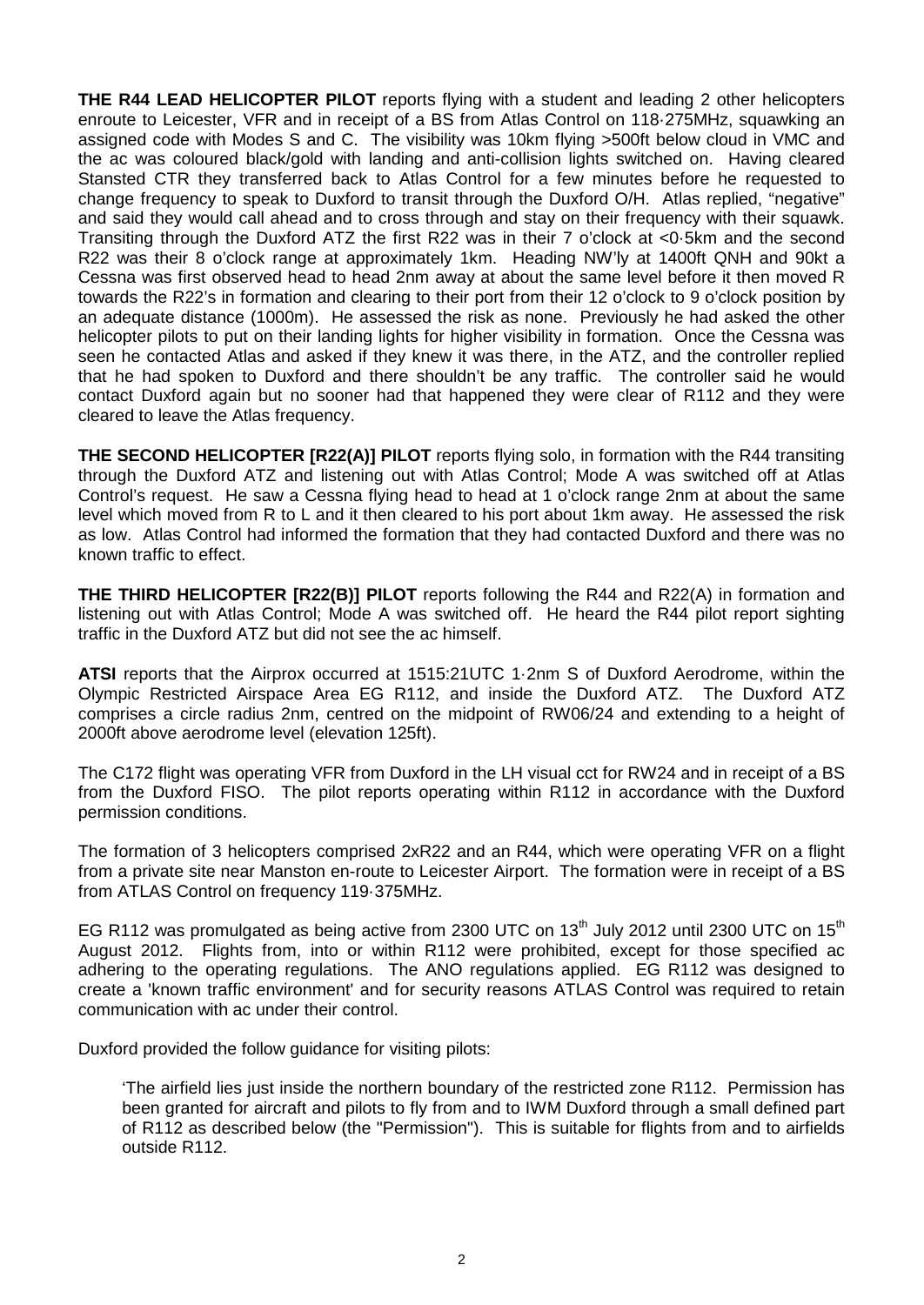Pilots wishing to transit R112 (other than the small part covered by Duxford airfield's permission) must arrive and depart using the flight planning system and Atlas Control, as widely promulgated elsewhere.

## Permission to Fly Within Restricted Zone R112 Duxford Airfield.

The Permission covers flight inside, entry to and exit from the area shown edged in black in the diagram below.'

![](_page_2_Figure_3.jpeg)

The Duxford ATSU indicated that in addition to their published operational telephone number, which appeared in Olympic guidance material, Duxford had provided ATLAS control with an 'out of hours' (office and mobile) contact telephone number, which was added by ATLAS to their direct dial system. On 11<sup>th</sup> July 2012, 2 days before the introduction of R112, Duxford ATSU had provided by email, an unpublished operational telephone (hotline), which afforded priority access to the duty FISO. It was not clear if this was received by ATLAS control prior to the commencement of EG R112.

CAA ATSI had access to area radar recording, written reports from the C172 pilot and the 3 helicopter pilots, together with a written report from the ATSU. Although not a requirement, Duxford normally record their RT but on this occasion, there was a technical fault and no RT recording was available.

The Stansted METAR was provided:

EGSS 181450Z 22015KT 9999 BKN014 OVC020 18/15 Q1010= and EGSS 181520Z 22014KT 9999 SCT012 BKN017CB 19/16 Q1010=

At 1451:00, the helicopter formation was 18nm SE of Stansted in receipt of a BS from ATLAS Control, squawking 1515.

At 1500:40, the formation was transferred to LTC Essex Radar for transit through the Stansted CTR and the squawk changed to 0201.

At 1510:20, the formation was transferred back to ATLAS Control as they crossed the N boundary of the Stansted CTR, 6·5nm SE of Duxford. Radar showed that the formation had retained the Stansted squawk 0201.

The formation, on contacting ATLAS, requested a QSY to Duxford in order to transit their O/H. ATLAS Control agreed to telephone Duxford on behalf of the formation and contacted Duxford using the 'out of hours' number, instead of the operational number for the control tower. The Duxford representative acknowledged the details and responded that this was, "OK alright." The flight details were then relayed to the duty FISO. However, unknown to the ATLAS controller, the representative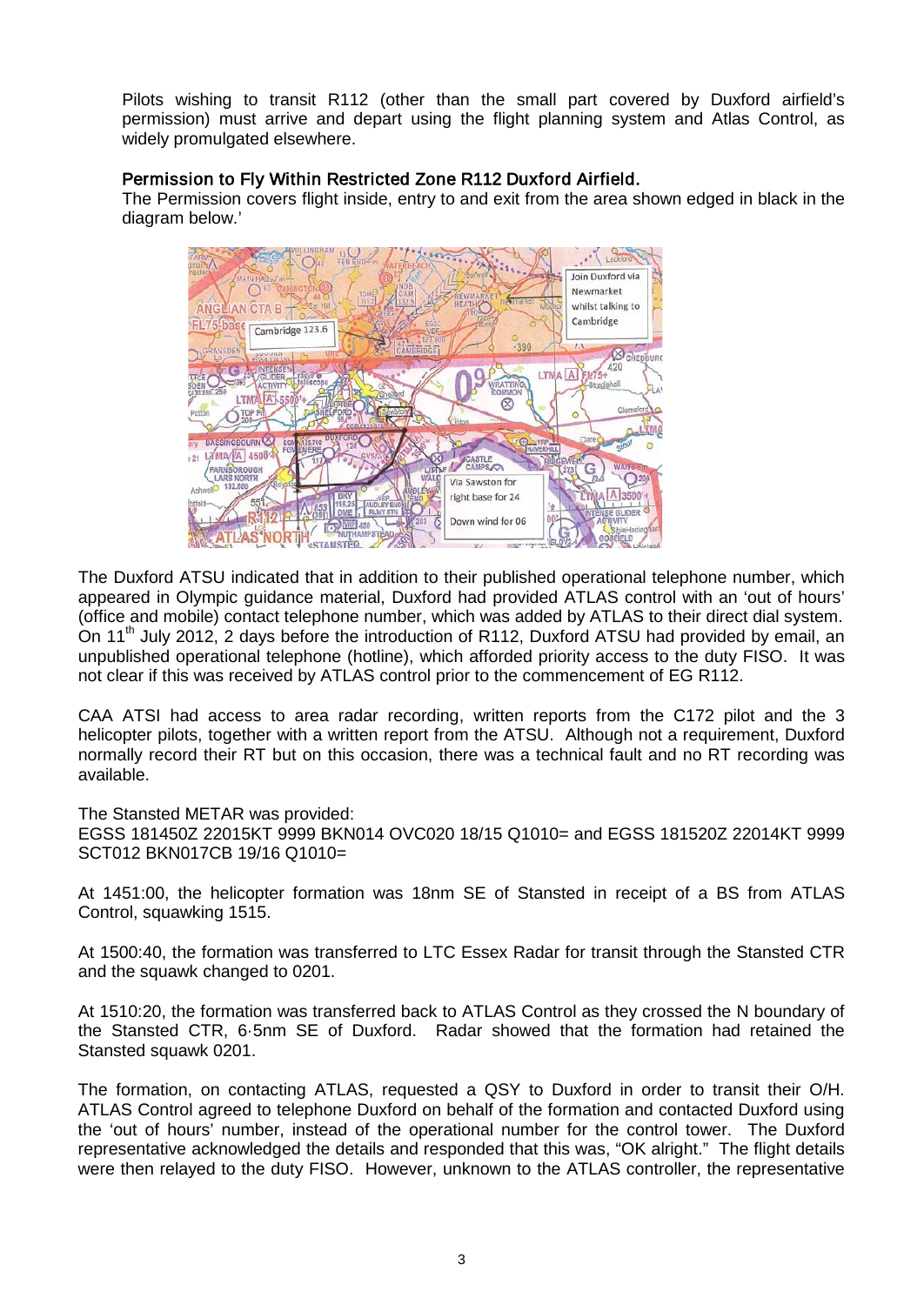was not in a position to properly communicate relevant information regarding activity within the cct and ATZ.

At 1514:02, the radar shows the C172 airborne from Duxford RW24, passing 900ft and commencing a L turn into the cct. The formation leader [R44] is entering the ATZ from the SE at 1300ft, with a single helicopter [R22(B)] shown in trail as a primary only contact.

At 1515 the ATSU reported that the helicopters were sighted 1·5nm SE of the airfield estimated to be at 1600ft. TI was passed to the C172. The FISO made blind calls to the helicopters without receiving a response. The FISO was unable to contact ATLAS Control on their dedicated telephone line.

At 1515:08, the C172 turned downwind at altitude 1200ft; the pilot's written report indicated that he acquired 2 helicopters visually and looked for the third.

At 1515:21, the radar recording shows the primary contact of the third helicopter [R22(B)] crossing the C172 from R to L at a range of 0·5nm as shown in radar print 1 below. The pilot reported sighting the third helicopter slightly below.

![](_page_3_Figure_5.jpeg)

Radar print 1 - 1515:21

The ATSU reported that when ATLAS Control were subsequently contacted, they had indicated that they were not responsible for monitoring the position of aircraft on a BS and that such ac should have contacted Duxford for a crossing clearance.

Immediately after this incident, Duxford ATSU instructed FISO staff not to approve a crossing of the ATZ below 2000ft.

As a result of this incident, the CAA recognised that in the event of transit ac having to cross an embedded ATZ and remaining on the ATLAS frequency, pilots would not be able to comply with RoA Rule 45. In addition FISOs are not able to approve or refuse a crossing of the ATZ. This had not previously been identified as an issue. CAA AATSD therefore sought to reach agreement for a refinement to the ATLAS crossing procedures. As a result it was agreed that pilots should be encouraged to use these airfields as reporting points, but ac would be routed around the ATZ. Duxford ATSU reported that there were no further occurrences or similar incidents.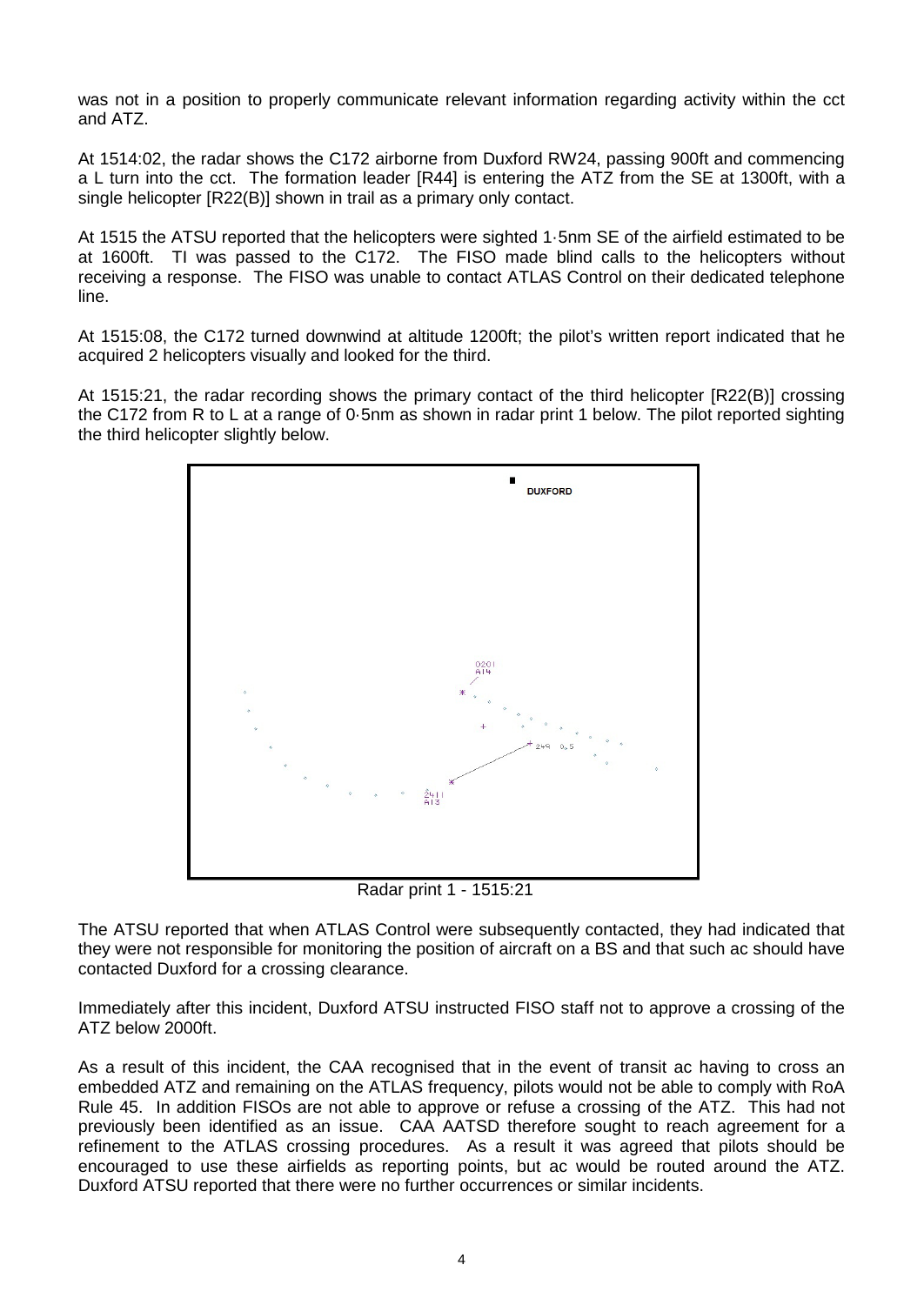As the formation approached Duxford, the ATLAS controller kept the ac on his frequency and contacted Duxford in order to advise them of the crossing traffic. Unfortunately, ATLAS Control contacted Duxford using the 'out of hours' telephone number for an airport representative, rather than using the direct FISO operational telephone number. This resulted in a misunderstanding and the full implication of the circumstances of the situation was not fully appreciated by either ATLAS or Duxford.

Duxford ATSU reported that their operational telephone number was promulgated and also appeared in Olympic airspace guidance. Duxford had also provided details of an unpublished telephone number in order to give a higher priority to operational calls. Unfortunately this was notified only 2 days before the start of EG R112 and was not fully implemented for some time after the occurrence. lt was not clear why ATLAS control used the 'out of hours' telephone number instead of the promulgated operational line, but was most likely due to a misunderstanding or administrative error. The security arrangements for flights within EG R112, required ATLAS controllers to retain ac on their frequency. The implications of allowing a transit ac across an embedded ATZ had not been fully appreciated in the planning stage. This resulted in a situation when pilots were unable to comply with RoA Rule 45 (4) and (6), which state:

'If the aerodrome has a flight information service unit the commander shall obtain information from the flight information service unit to enable the flight to be conducted safely within the zone.'

'The commander of an aircraft flying within the aerodrome traffic zone of an aerodrome shall: (a) cause a continuous watch to be maintained on the appropriate radio frequency notified for communications at the aerodrome; or

(b) if this is not possible, cause a watch to be kept for such instructions as may be issued by visual means; and

(c) if the aircraft is fitted with means of communication by radio with the ground, communicate his position and height to the air traffic control unit, the flight information service unit or the air/ground communication service at the aerodrome (as the case may be) on entering the zone and immediately prior to leaving it.

It is very likely that had ATLAS communicated directly with the duty FISO, on the operational or additional priority number, it would have become apparent that the Duxford cct was active and that the helicopters should either have called Duxford AFIS or routed around the ATZ.

The Airprox occurred when, due to an oversight in the planning phase of EG R112, the significance of allowing ac to transit through embedded ATZs, without allowing the commander to properly obtain information in accordance with Rule 45, was not fully recognised. This resulted in the helicopters being retained on the ATLAS Control frequency whilst they crossed the Duxford ATZ and active circuit pattern.

The following factors were considered to have been contributory:

The incident occurred 5 days after the commencement of the Olympic airspace EG R112 operations and coordination between ATLAS and Duxford had not been fully tested operationally.

The ATLAS controller believed that he had used the correct telephone number to contact Duxford and that the Duxford representative had properly agreed for the transit of the ATZ.

The direct dial operational number used by ATLAS to contact the duty FISO at Duxford had been incorrectly programmed. This caused a misunderstanding and neither side fully recognised the implication of the developing situation.

Subsequent procedures were refined to ensure that transit ac were routed around embedded ATZs.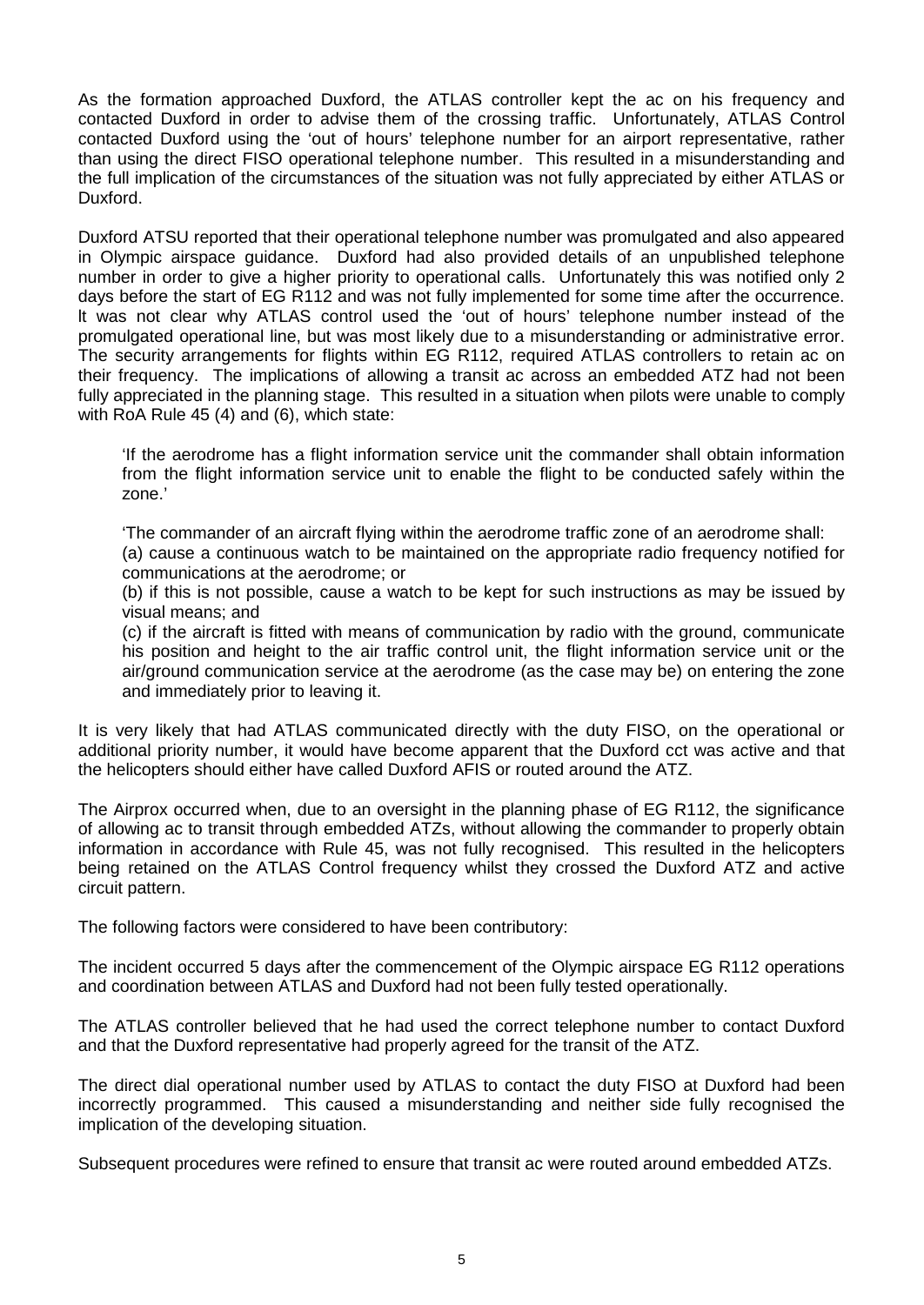**BM SAFETY MANAGEMENT** reports this Airprox occurred between a C172 operating VFR within the visual cct at Duxford and a mixed formation of 1 R44 (lead ac) and 2 R22s operating VFR in 'loose' echelon port, in receipt of a BS from ATLAS Control TAC 1.

All heights/altitudes quoted are based upon SSR Mode C from the radar replay unless otherwise stated.

The investigation of this incident highlighted a number of ATM and aircrew related issues; however, this report will focus solely on the RAF ATM aspects, with ATSI investigating the civil issues.

Duxford were operating on RW24 with unlimited visibility in nil Wx and SCT cloud at 1800ft. TAC 1 reported their workload as medium to low with 5 ac (3 speaking units) on frequency and low task difficulty.

The incident sequence commenced at 1510:26 as the R44 pilot made initial contact with TAC 1 and was, "*identified 1300 feet London Q-N-H 1-0-1-0, Basic Service*." This was read back by the R44 pilot who added, "*quick question, Q-S-Y to Duxford 1-2-2-0-7-5 just to let them know we're going through their overhead*?" TAC 1 replied, *"(Formation c/s) I'll give them a bell for you*." At this point, the R44 was 6·1nm SE of Duxford, tracking NW'ly, indicating 1300ft. A PSR-only contact is visible on the radar replay throughout the incident sequence, 0·5nm in trail to the R44 and this is believed to be the second R22 [R22(B)]; the PSR-only contact that is believed to be the first R22 [R22(A)] disappears from radar at 1512:26 and had been 0·2nm in trail to the R44. The C172 was 0·8nm NE of Duxford, tracking SW'ly, descending through 200ft.

At 1511:29, Duxford answered a landline call from TAC 1 saying, "*Good afternoon,* [Christian name and surname of person answering]". TAC 1 continued, "*I've got an A-T-Z crosser, south-east to north-west, through your overhead at 1400 on the London Q-N-H 1-0-1-0*." The individual at Duxford replied, "*okay, are they not going to call us*?" TAC 1 stated, "*I can send them to you if you wanna work them*" to which the individual at Duxford replied, "*no that's fine, so three helicopters at 1400 feet*" which was confirmed by TAC 1. The individual at Duxford then asked, "*due with me what time*?" to which TAC 1 replied, "*they're currently 2 miles south, well south-east of the overhead*." The landline conversation was terminated at 1512:05. At this point, the R44 was 4·6nm SE Duxford, tracking N'ly, indicating 1400ft; the C172 was not displayed on radar, having faded at 1511:34.

Rules of the Air Regulations 2007, Rule 45 para 4 states:-

'If the aerodrome has a flight information service unit the (aircraft) commander shall obtain information from the flight information service unit to enable the flight to be conducted safely within the zone'.

Para 6a states:-

'The commander of an aircraft flying within the aerodrome traffic zone of an aerodrome shall cause a continuous watch to be maintained on the appropriate radio frequency notified for communications at the aerodrome and… if the aircraft is fitted with means of communication by radio with the ground, communicate his position and height to the…flight information service unit…at the aerodrome on entering the zone and immediately prior to leaving it'.

MAA RA 3009, supported by MMATM Chapter 9 Para 13 states that during console-to-console communication, the 'console number or control position' should be stated at the start of any landline liaison. MAA RA 3010 (1), supported by MMATM Chapter 10 Para 1 states that Traffic Information is passed between ATS personnel; Para 6 states that 'Coordination is defined as the act of negotiation between two or more parties each vested with the authority to make executive decisions appropriate to the task being discharged'.

Subsequent investigation has determined that TAC 1 made the landline call to Duxford via a 'Direct Access' button that had been programmed with a number provided by Duxford. However, the phone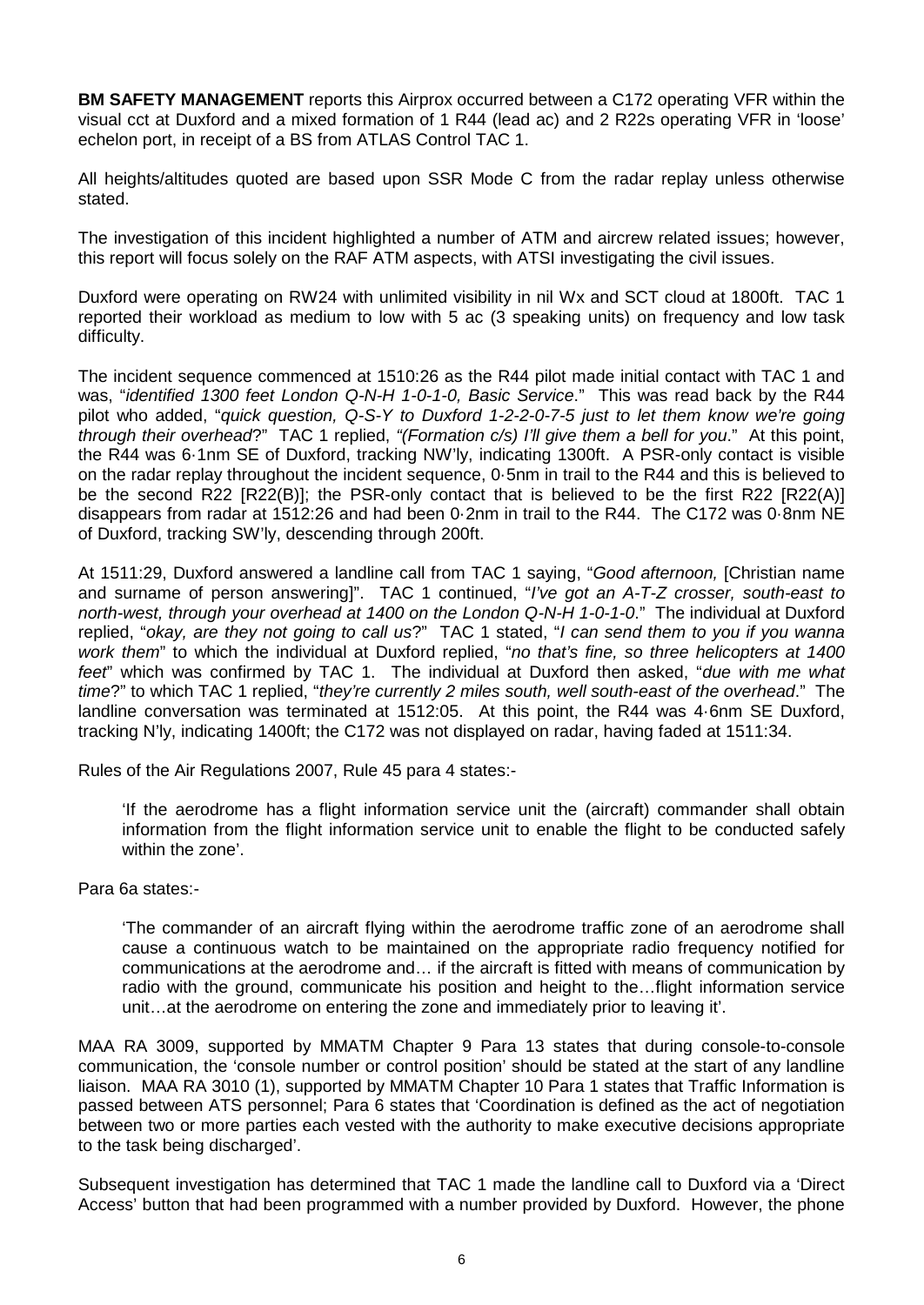attached to this extension number at Duxford was located in a 'management and administration' office, not within the VCR. Based upon the report of the C172 pilot, the Duxford FISO advised them of "3 helicopters, south to north, approaching from the south towards the windsock". The pilot also acknowledged that other information related to these helicopters was transmitted by the FISO but 'was not clearly heard' with their student believing that the FISO had said "altitude about 400ft". It is reasonable to argue that this broadcast made by the FISO was as a result of the information passed by TAC 1, through the  $3^{rd}$  party individual at Duxford who answered the landline call.

Following the landline conversation, at 1512:10, TAC 1 informed the R44 pilot that the formation could, "*route via the Duxford overhead at 1400 feet*" which was acknowledged. There were no further transmissions on TAC 1's freq until 1515:20. It has not been possible to determine what other activities TAC 1 may have undertaken during this time. Nor has it been possible to determine where the other ac on their frequency were operating or what type of ATS they were operating under, in order to determine whether an opportunity existed for them to pass a traffic warning to the mixed R44/R22 formation. However, in accordance with CAP 774, the pilots of the formation were wholly responsible for avoiding the C172 and TAC 1 was not 'required to monitor the flight'.

[UKAB Note (1): The Debden radar recording at 1513:20, shows the C172 re-appearing on radar 0·6nm SW of Duxford, climbing through altitude 300ft QNH 1010hPa; the R44 was 2·8nm SE of Duxford, tracking NW'ly, indicating 1300ft. At 1514:02, the R44 enters the Duxford ATZ, SE of the airfield, tracking WNW'ly, indicating 1400ft; the C172 was 2·4nm WNW of the R44, tracking SW'ly, climbing through 900ft. By 1514:38, the C172 can be observed commencing a L turn cross-wind, climbing through 1100ft; the R44 is 2nm E, tracking WNW'ly, indicating 1300ft with what is believed to be the trailing R22 [R22(B)] visible on radar 0·5nm ESE of the R44. At 1515:21, the C172 can be observed to have steadied on the downwind leg indicating 1300ft, 0·6nm SW of the R44 (indicating 1400ft) and 0·5nm SW of the R22(B) before it fades from radar.]

At 1515:20, the R44 pilot informed TAC 1 that, "*we're level with a Cessna in the circuit at Duxford*."

[UKAB Note (2): The CPA occurs between radar sweeps as the R22(B) is next seen at 1415:33, having crossed ahead of the C172, in its 8 o'clock range 0·2nm. It is estimated that CPA is at about 1415:27, with R22(B) in the C172's 11 o'clock range <0·2nm.]

The pilots of R44 and the R22 operating in the centre of the formation, R22(A), reported visually acquiring the C172 at a range of approximately 2nms; the pilot of the trailing R22 [R22(B)] did not visually acquire the C172. The C172 pilot reported visually acquiring the R44 and first R22 [R22(A)] at a range of approximately 1nm and the second R22 [R22(B)] at approximately 0·3nm, which would equate to around 1515:24.

The investigation of this incident has highlighted a number of opportunities where the incident chain could have been broken. Points worthy of note relating to the aircrew aspects of the incident are the C172 pilot's uncertainty over the information passed to them by the FISO, his subsequent turn downwind into confliction and the fulfilment of the Rule 45 responsibilities placed upon the commanders of the mixed R44/R22 formation; albeit that it is reasonable to argue that the formation leader may have felt that TAC 1 had fulfilled this requirement for them by liaising with Duxford. Focussing specifically on the RAF ATM aspects of this Airprox, there are 2 issues that require examination; the acceptance by TAC 1 of the identity of the individual answering their landline call at Duxford and their understanding of the requirements of Rule 45.

Whilst the references are taken slightly out of context, the implied understanding contained within MMATM Chapter 9 Para 13 and Chapter 10 Paras 1 and 6 are that controllers must be able to determine that the person to whom they are conversing are in a recognised 'control' position and have the authority to be able to agree a course of action. In this instance, TAC 1 appears to have assumed that the individual at Duxford who answered the landline had the authority to agree a course of action because they answered the landline. That said, based upon the content and conduct of that conversation, it is reasonable to argue that TAC 1 would have been reassured that the individual at Duxford was knowledgeable and empowered to agree a course of action. Moreover,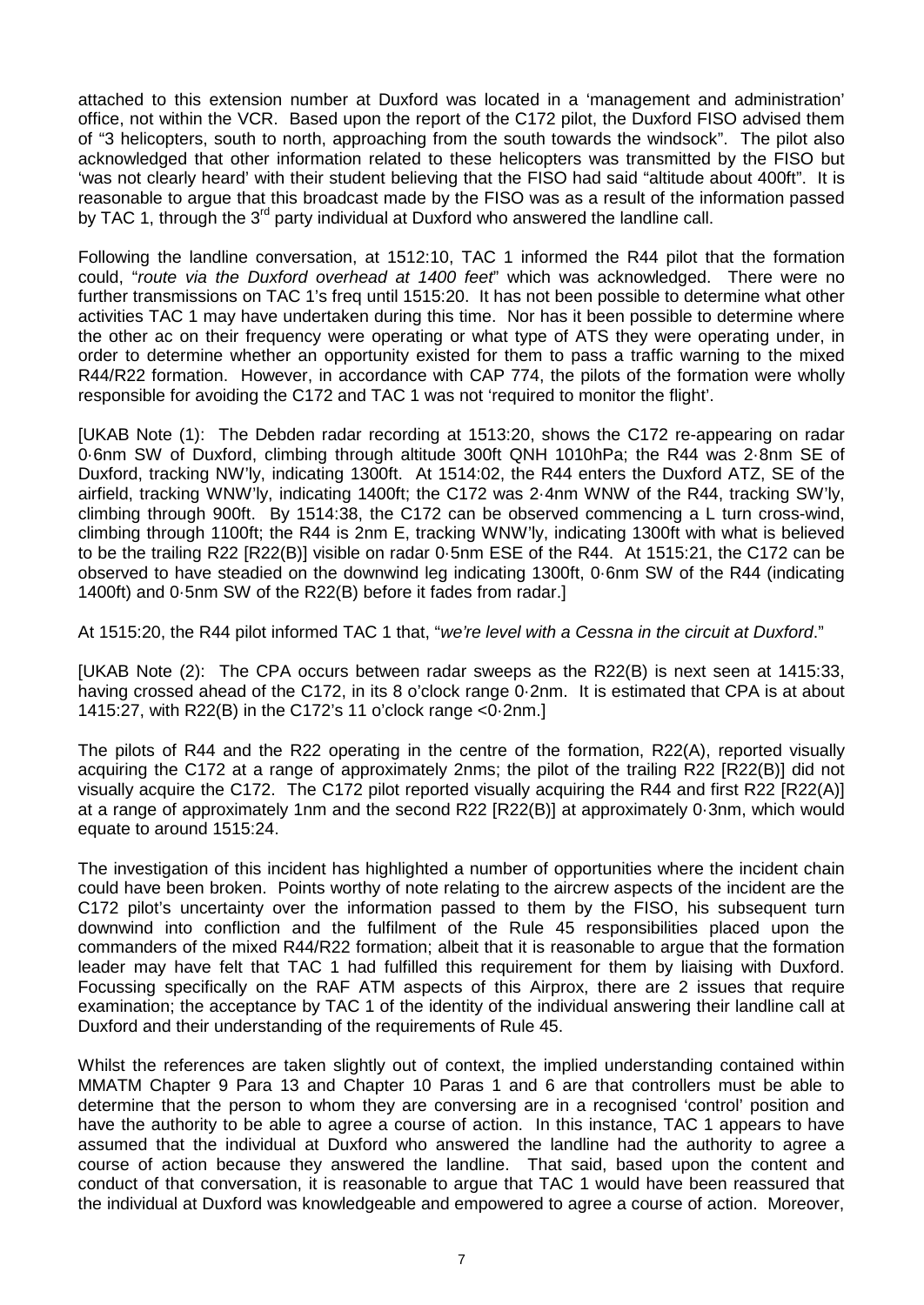at no stage did that individual attempt to point out to TAC 1 that he was not authorised to conduct the liaison. Finally, it has not been possible to determine TAC 1's prior experience during Op OLYMPIC of dealing with minor aerodromes that operate with FISOs, to determine whether they had been conditioned into accepting a less formal type of liaison. However, the outcome from the conversation is clear; TAC 1 believed that Duxford had cleared the mixed R44/R22 formation through their ATZ and were content for the formation to remain on TAC 1's frequency. It has not been possible to determine how a non-operational phone number at Duxford was matched to the ATLAS Control DA button and was not detected during the Op OLYMPIC work-up and testing phase.

Subsequent investigation has determined that the ATLAS training package did not stipulate that different liaison and agreements were required dependent upon whether an aerodrome had an ATC unit or a FIS unit. Furthermore, whilst training for military ATCOs covers the provisions of Rule 45, it simplifies it by not discriminating between units with ATC or FISO units, stressing that the ATZ cannot be entered without the express permission of the controlling authority. On that basis, it is not reasonable to expect TAC 1 to have understood the specifics of liaising with a FISO unit operating within an ATZ at an aerodrome. Moreover, the training and experience that TAC 1 will have received prior to operating at ATLAS Control would have mirrored the conduct of the liaison call made to Duxford, thereby reinforcing their expectation that their course of action was correct.

During the investigation of this Airprox event a specific focal point was the wording of Rules of the Air Regulations 2007, Rule 45, specifically Paras 4 and 6a. The wording of Para 6a is explicit in stating the requirement for ac commanders to maintain a watch on the FIS unit frequency; however, the wording of Para 4 could be open to interpretation, as it does not specify where ac commanders should obtain information from. In this instance, it could be argued that the ac commanders may have considered that TAC 1 had fulfilled the responsibility for them by liaising with Duxford.

This is a stereotypical example of an incident where a series of unrelated events breached existing safety barriers and conspired to cause an Airprox. BM SM contends that, whilst there were a number of opportunities for individuals involved in the final incident sequence to have broken the chain and prevented the Airprox, the root cause was the pairing of a non-operational number to the Duxford DA line at ATLAS.

#### **PART B: SUMMARY OF THE BOARD'S DISCUSSIONS**

Information available included reports from the pilots of all ac, radar video recordings, reports from the ATSU involved and reports from the appropriate ATC authorities.

Although there were several procedural errors highlighted by both ATSI and BM Safety Management leading up to the Airprox, Members agreed with the ATSI viewpoint that the there was a systemic issue which had caused the Airprox. It was due to an oversight in the planning phase of the Olympic airspace restricted area R112 that the significance of allowing ac to transit embedded ATZs without allowing pilots to obtain information in accordance with Rule 45 was not assimilated. ATLAS TAC 1 had attempted to coordinate the helicopter formation through the ATZ with a representative at Duxford who was not in a position to communicate relevant information on the cct and ATZ activity. It was unfortunate that the ATLAS Direct Access telephone had been programmed to ring the Duxford out-of-hours telephone number; however, TAC 1 did not challenge the Duxford representative's authority before continuing with his 'coordination' dialogue and the Duxford representative did not point out his non-operational status. That said, the information given by TAC 1 was passed onto the FISO who relayed it to the C172 flight; however, TAC1 was not made aware the cct was active. Therefore the R44 pilot was unaware of the C172's presence and believed that the formation was clear through the Duxford ATZ when told to route through the O/H at 1400ft. This resulted in the R44 formation transiting the Duxford ATZ through the cct pattern and into conflict with the C172 which caused the Airprox. Members commended the prompt actions taken by CAA after this Airprox to refine the ATLAS procedures.